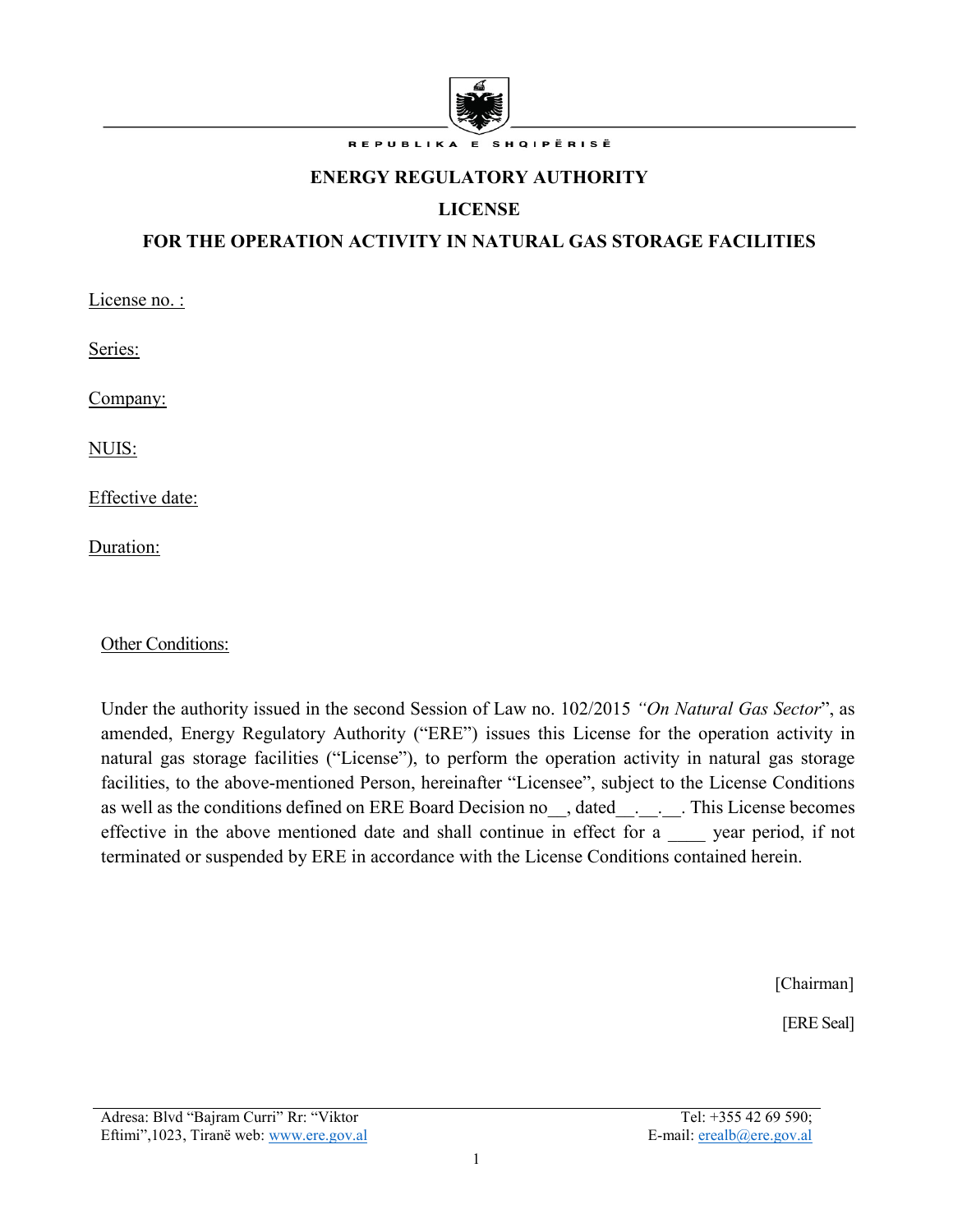

REPUBLIKA E SHQIPËRISË

#### **ENERGY REGULATORY AUTHORITY**

#### **LICENSE CONDITIONS**

**FOR**

#### **THE OPERATION ACTIVITY IN NATURAL GAS STORAGE FACILITIES**

License Number:

Issued to:

(Full name of the Licensee)

#### **Article 1 General Provisions**

- 1. ERE is the only authority in the Republic of Albania, recognized according to Law No.102/2015 "On Natural Gas Sector", as amended, to issue and declare the effectiveness of this License.
- 2. If any condition of this License becomes void or cancelled or ceases to be effective, this condition shall be removed from the License and the remaining Conditions of the License shall continue to be fully in force.
- 3. This License, shall not be fully/partially transferred to any other Person, without the written prior approval of ERE. When approving a transfer, ERE may modify the License Period or any other Condition of the License indicating the reason for taking the decision.
- 4. ERE amends the License in conformity with article 28 of Law no. 102/2015 "On Natural Gas Sector",as amended and the provisions of the Regulation on the procedures and terms for license issue, modification, transferring, or license removal on natural gas sector", in the following cases,
	- a. on ERE initiative;
	- b. according to a final court decision;
	- c. when the conditions for which the license was issued, are amended;
	- d. upon the request of the licensee.
- 5. The Licensee may require a modification of this License by a written detailed request as well as the supporting documentation, in conformity with the "Regulation on the procedures and terms of license issue, modification, transferring, or license removal on natural gas sector".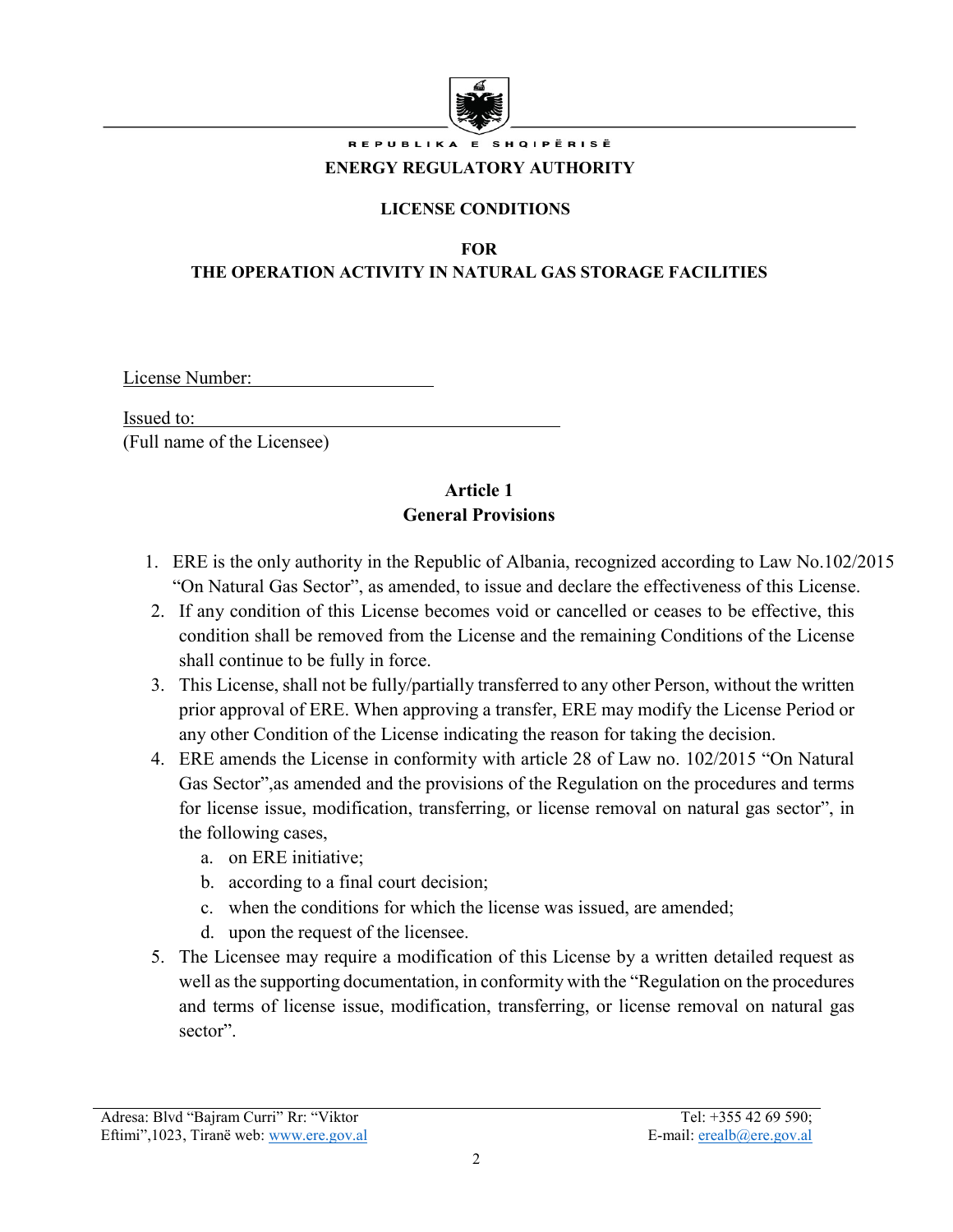

Definitions and terms used in this License are defined according to:

- Law no. 102/2015, "On Natural Gas Sector" as amended;
- "Regulation on the procedures and terms on license issue, modification, transferring or license removal on natural gas sector", approved with ERE Board decision no. 97 dated 04.07.2017;
- "Regulation on the procedures of license removal in power and natural gas sectors", approved with ERE Board Decision no. 58 dated 18.04.2017;
- Regulation for ERE Organization, Operation and Procedures approved with ERE board decision no. 96 dated 17.6.2016;
- Regulations and Rules belonging to Natural Gas Sector (the Legislation in force),

#### **Article 2**

# **Performing the Licensed Activity**

- 1. The Licensee is authorized by this License to perform the Licensed Activity.
- 2. The Licensee shall not cooperate in any way with other Licensees connected with Licensed Activity in the damage of the traders, suppliers, or customers and current/possible users.
- 3. The licensee shall not engage in performing the activity that constitutes anticompetitive behaviour according to the Legislation into Force.
- 4. The Licensee shall not engage in other activities, which impede or may impede the proper performance of the Licensed Activity. The Licensee shall inform ERE before undertaking any activity, other than the Licensed Activity.
- 5. The Licensee shall not impede, prevent, or attempt to prevent other Licensees or potential competitors to lawfully engage or enter in the natural gas business in the Republic of Albania.
- 6. All agreements of natural gas sale-purchase shall be in conformity with the legislation in force to the period required by the last ones mentioned.
- 7. All agreements that the licensee may enter into with third parties,shall respect the principles set out in the Natural Gas Codes and shall be subject to ERE monitoring to ensure the appropriate functioning of the market and that the licensees does not exercise influence over the market following unfair practices that conflict with the Legislation for Competition.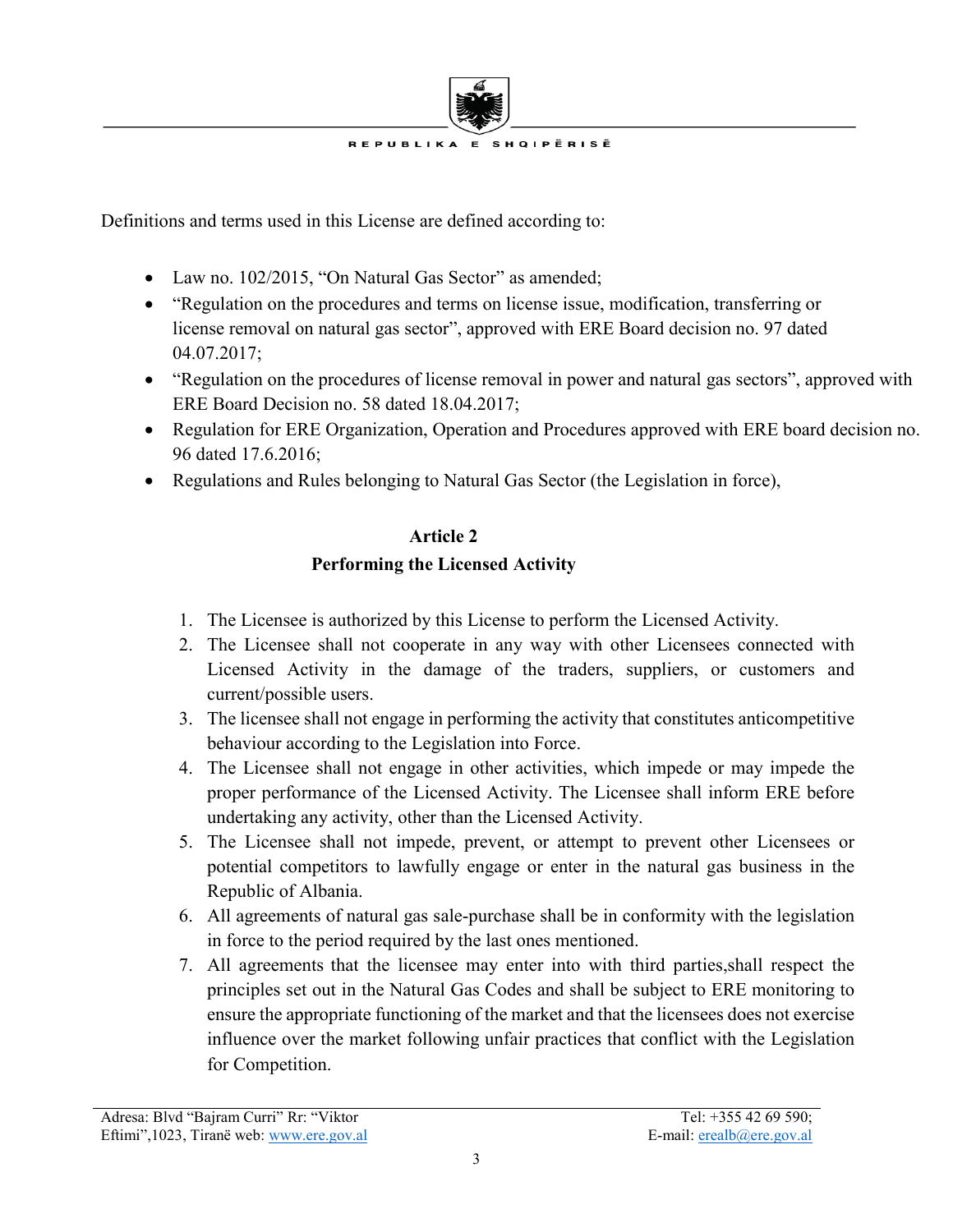# **Article 3 Licensee Obligations**

1. The licensee shall respect the legislation in force during the exercise of the functions according to this license.

2. The licensee shall take the necessary measures to guarantee the technical and financial capabilities to carry out the licensed activity.

3. The licensee shall be registered as a participant of the Albanian natural gas market with the Natural Gas Market Operator, according to the registration procedures and shall implement the legislation in force and the decisions approved by ERE.

4. The licensee shall take all necessary measures to improve the operational and economic efficiency of the licensed activity, in order to ensure the quality and the sustainability of the provided services to the benefit of customers and the natural gas sector.

5. The licensee shall comply with all the rules of the Transmission System Operator approved by ERE, including the implementation of all operating orders, instructions, as well as the submission of technical information and all other documentation, as required by the Natural Gas Transmission Network Code and natural gas market rules.

6. The licensee shall apply the usage rules of the natural gas storage system that determine the development, management and usage of this system and in particular, provide:

a) the gas storage system description,

b) the development, construction and maintenance of the gas storage system,

c) the management and supervision of the gas storage system,

ç) contractual relations and general conditions for using the gas storage system,

d) reservations and usage of capacities in the gas storage system,

dh) trading with the gas storage system capacities,

e) rights and obligations of the gas storage system operator and user,

ë) measurement rules and distribution rules,

f) publication of data and the exchange of information,

g) connection to other parts of the gas system,

gj) compensation of damages

# **Article 4 Accounting and Reporting**

1. The licensee shall keep accounting records and prepare financial balances in accordance with the legislation into force and international accounting standards. The Licensee shall submit at ERE the annual financial balances within March 31 of each year.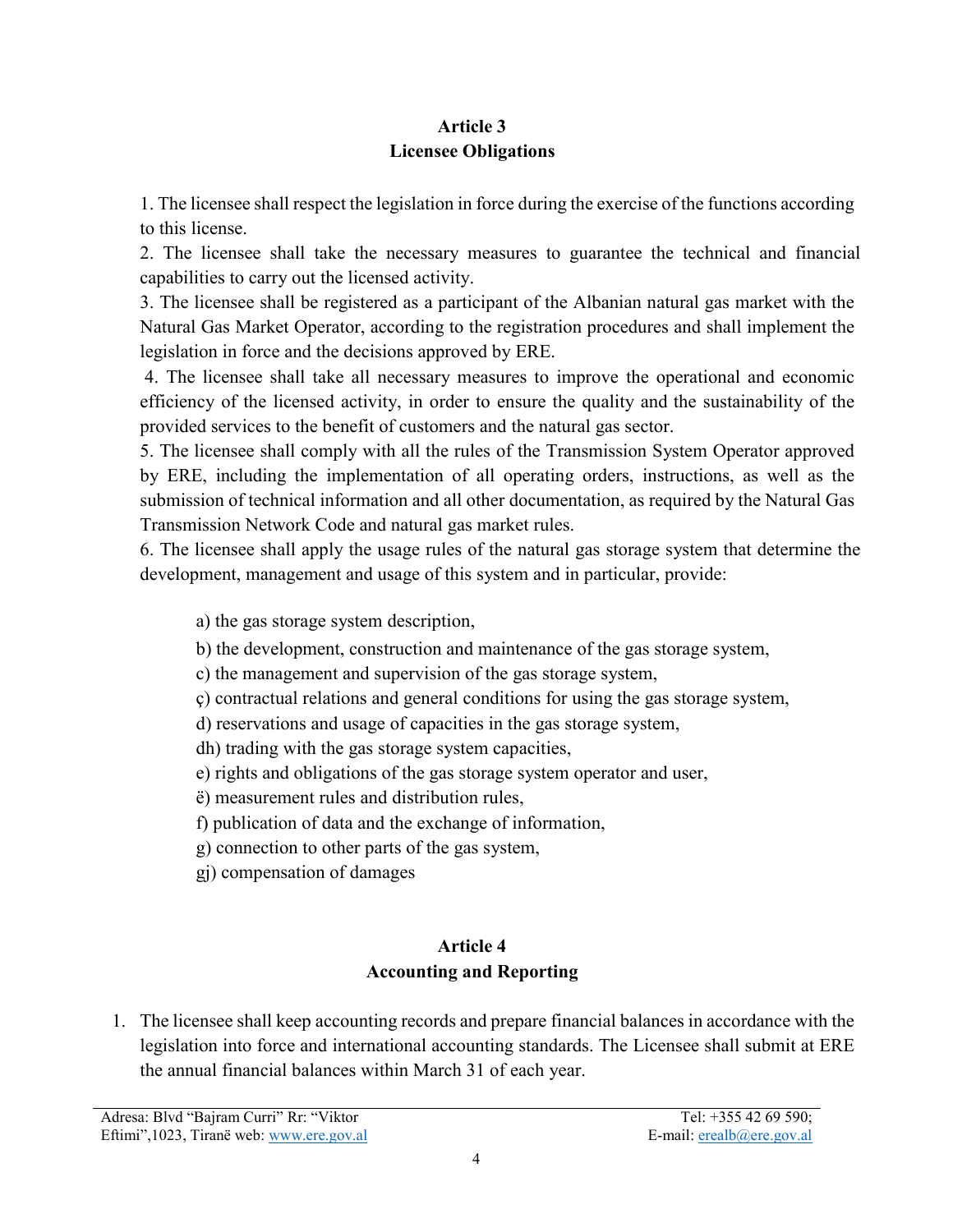The licensee maintains separate financial accounts for other gas activities, which may be consolidated, keeping separate the accounts that are not related to the activities provided in this law.

- 2. The licensee keeps separate accounts for each of the licensed activities that it exercises, as well as for any other activity that is not related to the natural gas sector, in order to avoid crosssubsidization and distortion of competition. These accounts may be presented consolidated, unless the activities performed relate to the distribution or transmission of natural gas.
- 3. The licensee is required to prepare and submit at ERE on January 31 of each year, an annual report related to its operations during the previous calendar year, which contains the following:

a) a summary and analysis of the operation in the licensed activity;

b) the amount of gas stored, as well as the cost of storage service;

c) any interruption of activity, as well as a description of the reasons for the interruption; d) a summary and analysis of the contracts entered into for the provision of the storage service of natural gas and during the reporting year.

- 4. The licensee shall submit at ERE, upon its request and according to the approved form and term, any information that is considered necessary in order for ERE to perform its authorized regulatory responsibilities.
- 5. The licensee shall make available to ERE, the ministry, the Competition Authority and other respective authorities the respective data, for at least 5 year period, regarding all transactions in the contracts concluded for purposes of performing the storage services of natural gas and its derivatives, with the customers, the TSO, storage system operators and LNG system.
- 6. These data are also made available to the Energy Community Secretariat for the same period.
- 7. The data shall include details for the respective transaction characteristics such as: duration, bid rules and settling the disputes, the quantity, dates, time of executing the contract, transaction price, identification means for the involved customers, details for all the unpaid contracts.
- 8. ERE may make available to the market participants certain data, declared by the Licensee, on the condition that the commercial sensitive information shall not be published.
- 9. The Licensee shall inform ERE within 10 days for any change of the:

a) official address including the electronic address; b) the Licensee statute; c) registration certificate; d) NUIS; e) Senior management;

10. All the official notifications, the applications, petitions, claims or other correspondences with ERE regarding the License should be in the written form and respectively signed by an authorized official or designated legal representative of the Licensee or ERE and shall be send by courier or registered mail requiring a verification of the receipt.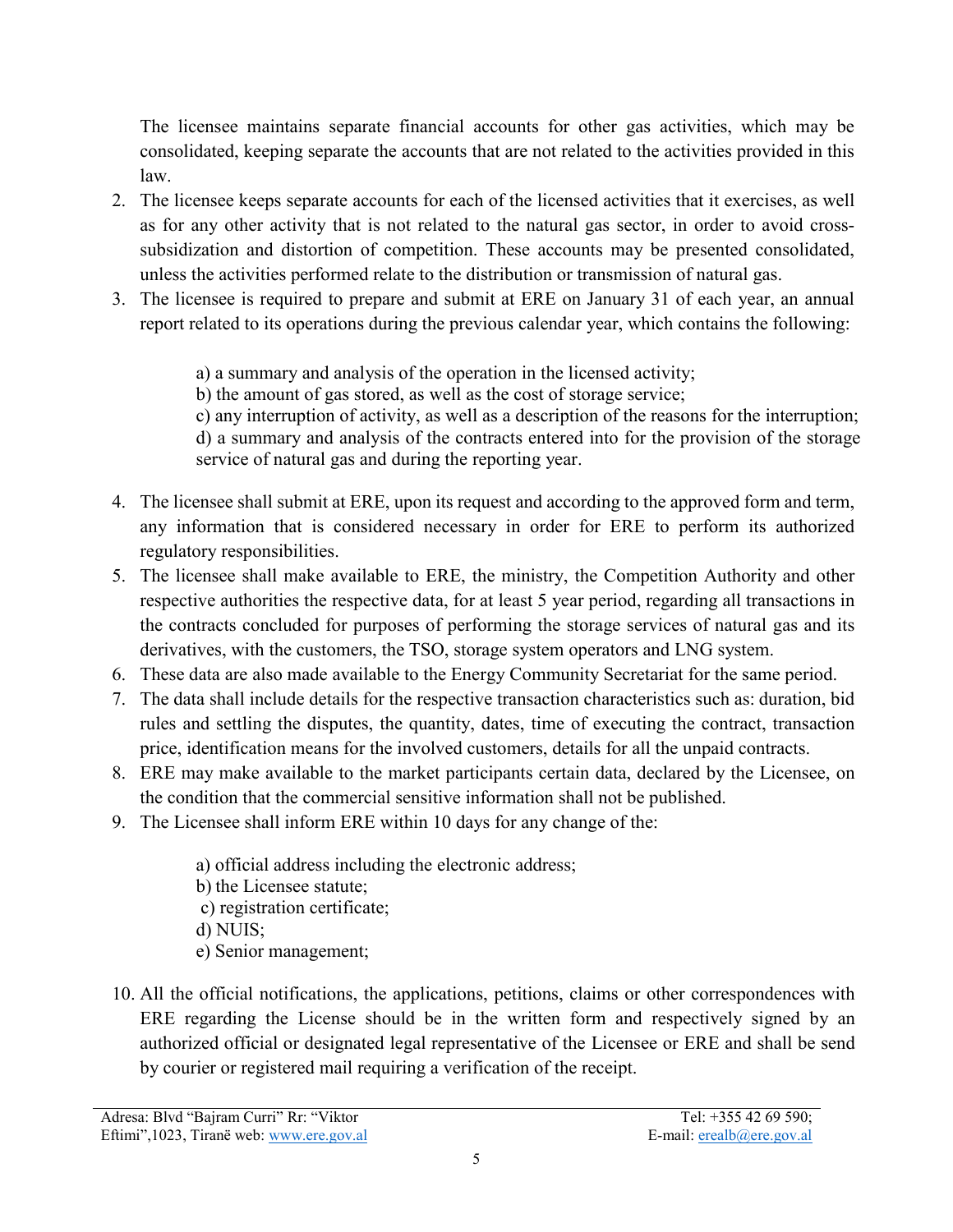The addresses of the Parties should be on the envelope. All the notifications or other correspondences shall be considered effective from the delivery moment or if they are not delivered because of the sender's fault, from the moment of presentation. All notifications sent by the official e-mail previously communicated by the parties shall also be accepted.

### **Article 5 Use of Information**

1. According to the law, the Transmission Code, the Distribution Code, the "Natural Gas Market Rules" and the requirements of the relevant regulations, the licensee shall ensure that any information received from others as a result of its licensed activity, shall not be given to anyone unless:

a) has the prior written consent of the Person to whom the information relates;

b) the information is public;

c) When the Licensee is required or permitted to disclose the information to comply with the Conditions of this License according to an ERE order, or any applicable legal provision;

2. Upon the request of ERE, the licensee shall take all necessary steps to protect the confidential information in its possession and shall submit at ERE reports relating to the compliance with the obligations provided in Article 7.

3. The information sent to ERE by the Licensee shall be considered public except of the cases when upon a specific request of the Licensee, ERE by decision defines that this information is of ownership nature and its disclosure does not serve to the public interest.

## **Article 6 Regulatory Tariffs**

- 1. The Licensee shall pay the regulatory tariffs defined by ERE during the term of this License in conformity with article 14 of Law 102/2015 "On Natural Gas Sector", as amended.
- 2. If the Licensee does not pay to ERE the regulatory tariffs within the deadline required by ERE, the Licensee shall be fined according to article 106, of Law 102/2015 "On Natural Gas Sector" as amended, as well as the "Regulation on the conditions and procedures of imposing the fines and the concrete measure for any violation".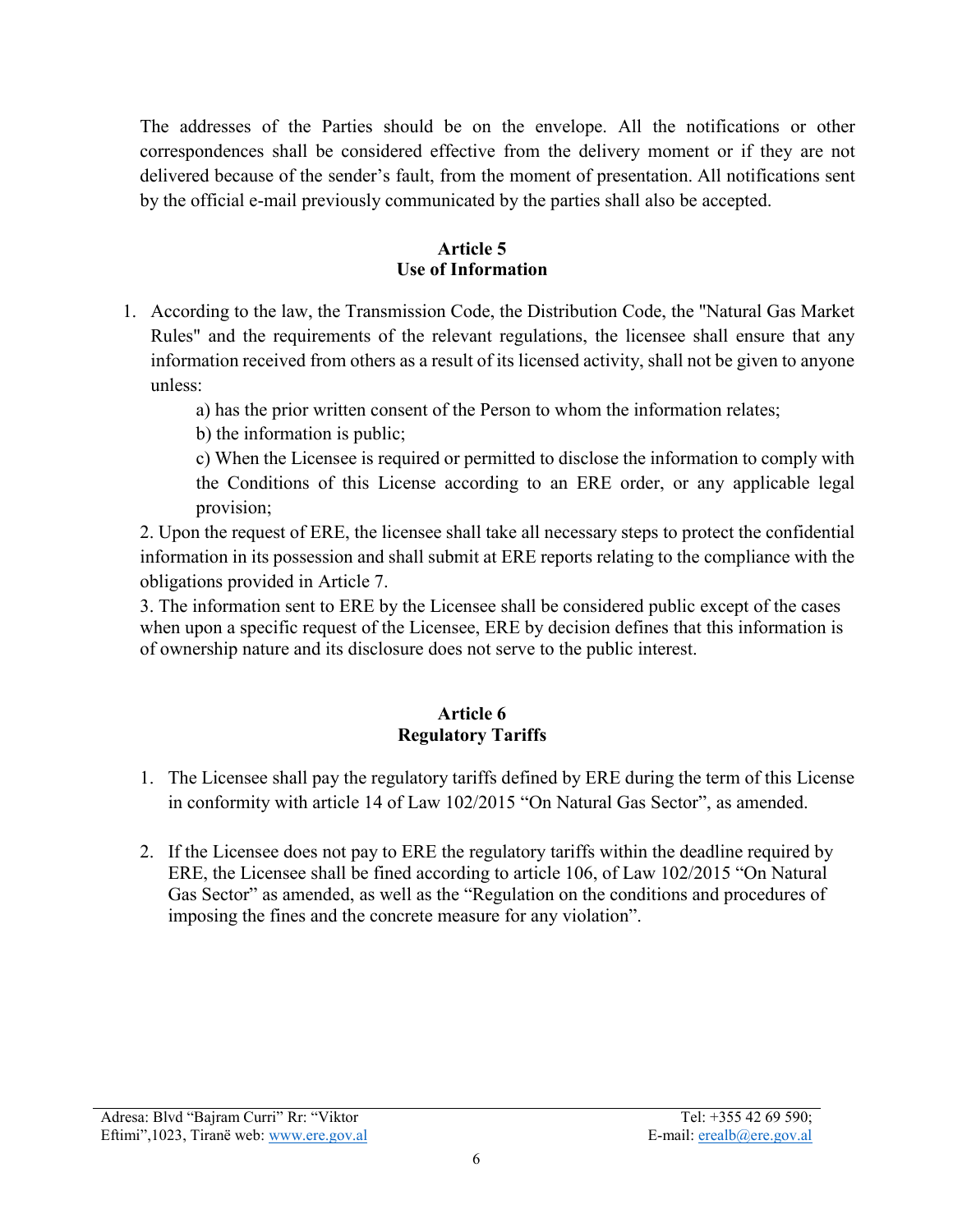#### **Article 7 Monitoring the Performance of the Licensed Activity**

- 1. ERE shall monitor the licensee's compliance with the license terms, review the reports received from the licensee and is authorized to inspect the licensee's financial records at all times and may request a technical and / or financial audit of the licensee activities.
- 2. ERE authorized representatives may enter in the Licensee premises, equipments, and documents to inspect the Licensed Activity according to ERE Regulations. The Licensee shall provide any required action, necessary for ERE during this inspection.
- 3. Upon the confirmed complaint of any third party or on its own initiative, ERE may initiate an investigation for respecting from the Licensee of the License Conditions or ERE Rules.
- 4. If after the investigation, ERE concludes that the Licensee has failed to implement the License Conditions, ERE shall undertake other actions within its authority to ensure the compliance with the terms and conditions of this License.
- 5. The Licensee shall inform and explain to ERE for any violation of the License Conditions, not later than one week that such violation become known to the licensee.
- 6. The licensee shall obey to the decisions issued by ERE, including the payment of fines imposed by ERE, according to the Legislation in Force.

#### **Article 8**

# **Imposing the administrative measures and the license removal**

- 2.1 If the licensee does not meet the conditions of this license, ERE may apply administrative measures, according to article 106, of law no. 102/2015, "On natural gas sector", as amended.
- 2.2 ERE may remove the License in conformity with article 27 of Law no. 102/2015 "On Natural Gas Sector" and the "Regulation on the procedures of License removal on Power and Natural Gas Sector".

# **Article 9**

- **License Removal**
- 1. ERE shall remove a license when the Licensee:
	- a) no longer meets the essential conditions of the license;

b) violates the legal provisions to protect the environment when performing their activity;

c) endangers the citizens life, health and property;

d) does not pay the regulatory tariffs imposed by ERE,

e) becomes financially incapable or requires to declare bankruptcy

f) has filed a request for license removal

g) has ceased to perform the certain functions according to the license.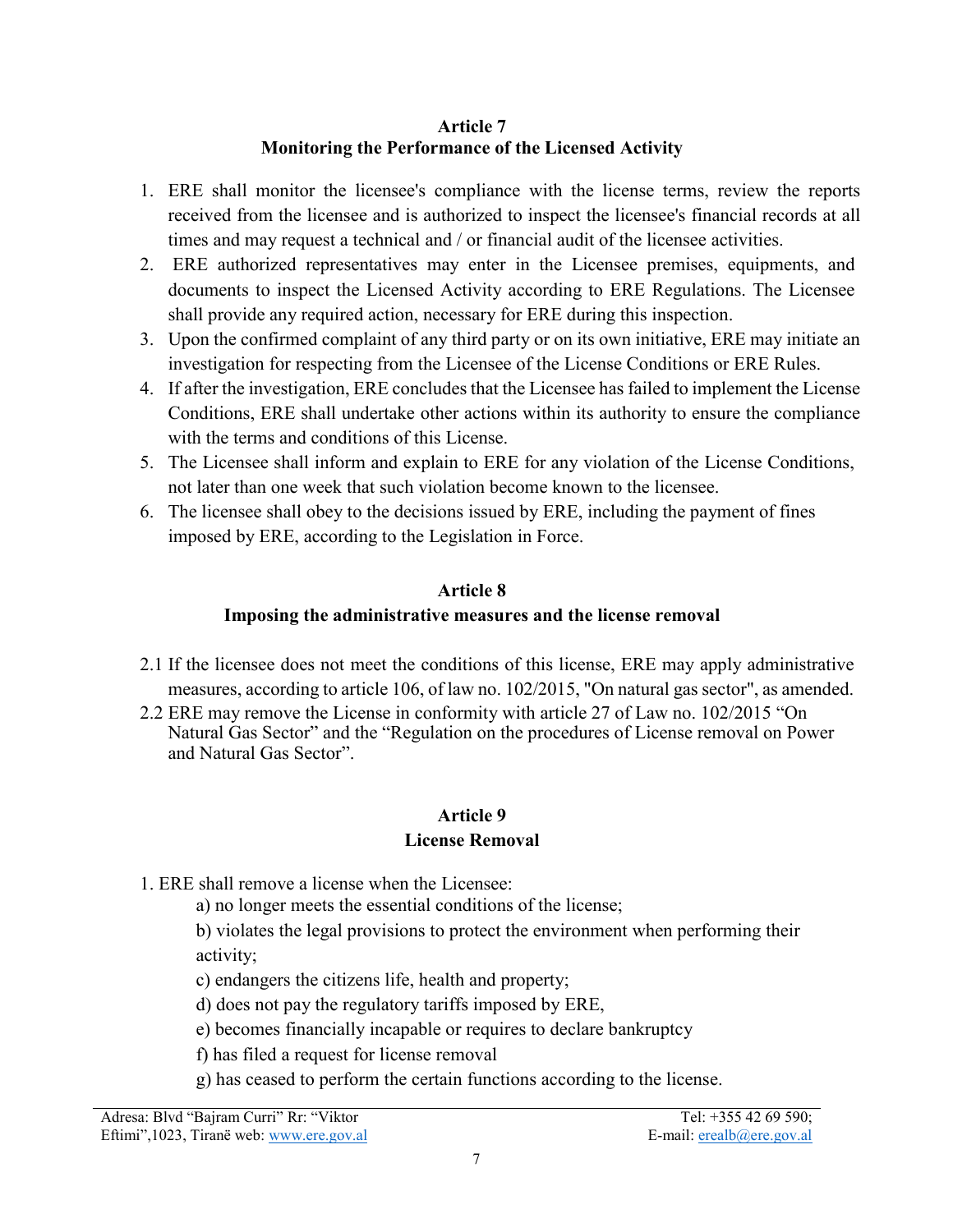If the Licensee changes his legal status or the main shareholder/partner that controls the Licensee's interests is changed without ERE authorization, then the licensee shall be subject to imposition of the administrative measures based on article 106 of Law no.102/2015 "On Natural Gas Sector" as amended.

This License may be transferred only with ERE written decision and within theterms and conditions defined by ERE. Any decision of ERE for transferring of this License shall be subject of ERE assessment if the person to whom the license is transferred shall have the technical and financial ability to fulfill the terms and conditions of this License.

Any transfer of this License without ERE approval shall be cancelled and constitutes a violation of this License.

When the License terminates due to the violations from the Licensee of the License conditions, the Licensee shall be responsible for the costs that he causes to ERE, and to the market participants as the result of this termination, as defined by ERE, including the costs regarding the License regular transferring to a new Licensee.

When ERE determines that the Licensee has violated one or more License conditions, to the License shall be given a reasonable opportunity to correct the violation before the License termination, despite the cases when the violation involves corruption or dishonesty proved by the bodies with the relevant authority under the laws into force.

# **Article 10 Emergency situations**

The Licensee shall not be considered that he has violated the conditions of this License in case he is prevented to accomplish them by force majeure or other emergency situations.

On emergency conditions the Licensee:

- a) shall ensure the necessary collaboration with the respective authorities and institutions to act in emergency situations, to restart its activity within a short period of time;
- b) shall complete its obligations to reduce the risks and losses that are connected with the life, health and the property of the third parties;
- c) within 24 hours from the emergency situation, the Licensee shall inform ERE for the emergency situation and the actions that he shall undertake to restart the normal activity.

If the Licensee foresees the emergency situation as defined from the Legislation in Force, the Licensee shall inform ERE within 24 hours and this notification shall describe the steps taken by the Licensee to avoid or improve the influences of the foreseen emergency situation.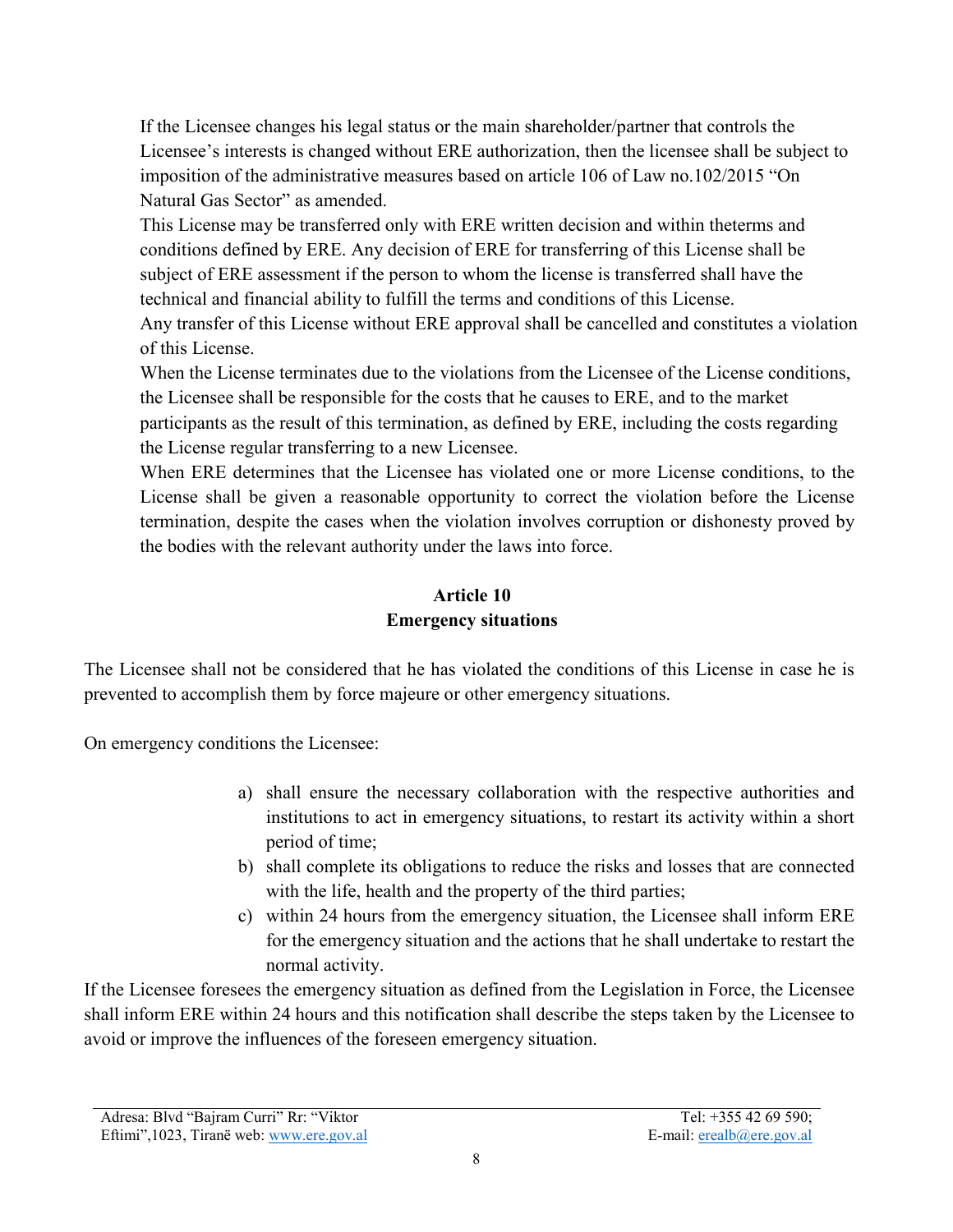# **Article11 Settling the Disputes and the Right to Appeal**

- 1. Any controversial issue or claim between the Licensee and any participant in the market regarding the License Conditions and implementation of the legislation in force shall be settled with understanding between the parties.
- 2. If the settling is not reached with understanding between the parties, ERE based on the request from one of the dispute parties shall settle the dispute and issue the decision in conformity with the Legislation in Force.
- 3. Any party in dispute may appeal for ERE decisions to Tirana Administrative Court within 45 calendar days from the day the decision is published in the Official Gazette.
- 4. The Licensed entities shall implement ERE decisions until the final court decision.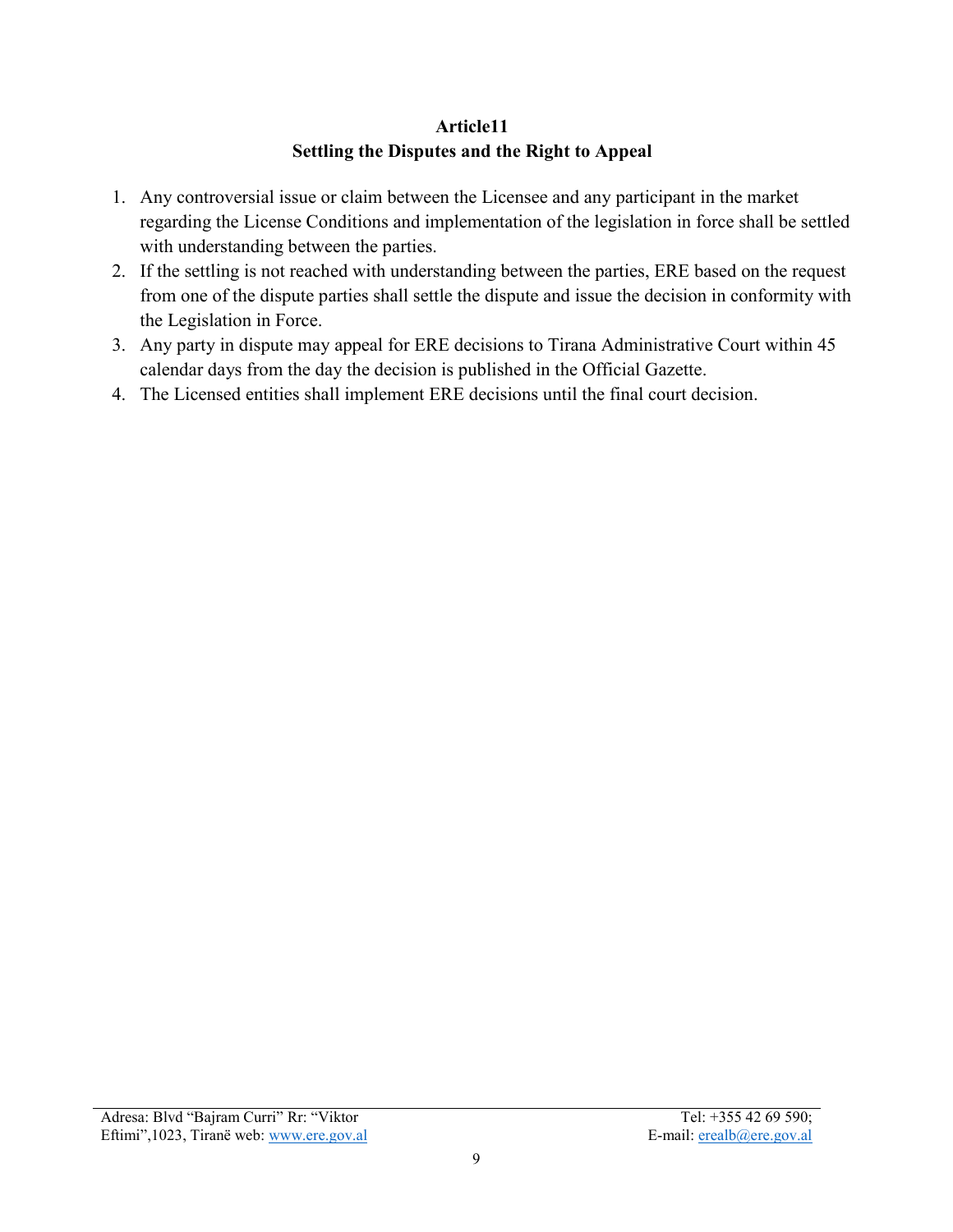

## **ENERGY REGULATORY AUTHORITY**

# **LICENSE**

# **FOR THE OPERATION ACTIVITY IN NATURAL GAS STORAGE FACILITIES**

 License issued to: <u> 1989 - Johann Barn, mars eta bainar eta bainar eta baina eta baina eta baina eta baina eta baina eta baina e</u> (Full name of the Licensee)

Series: License no.

Effective date of this Annex: